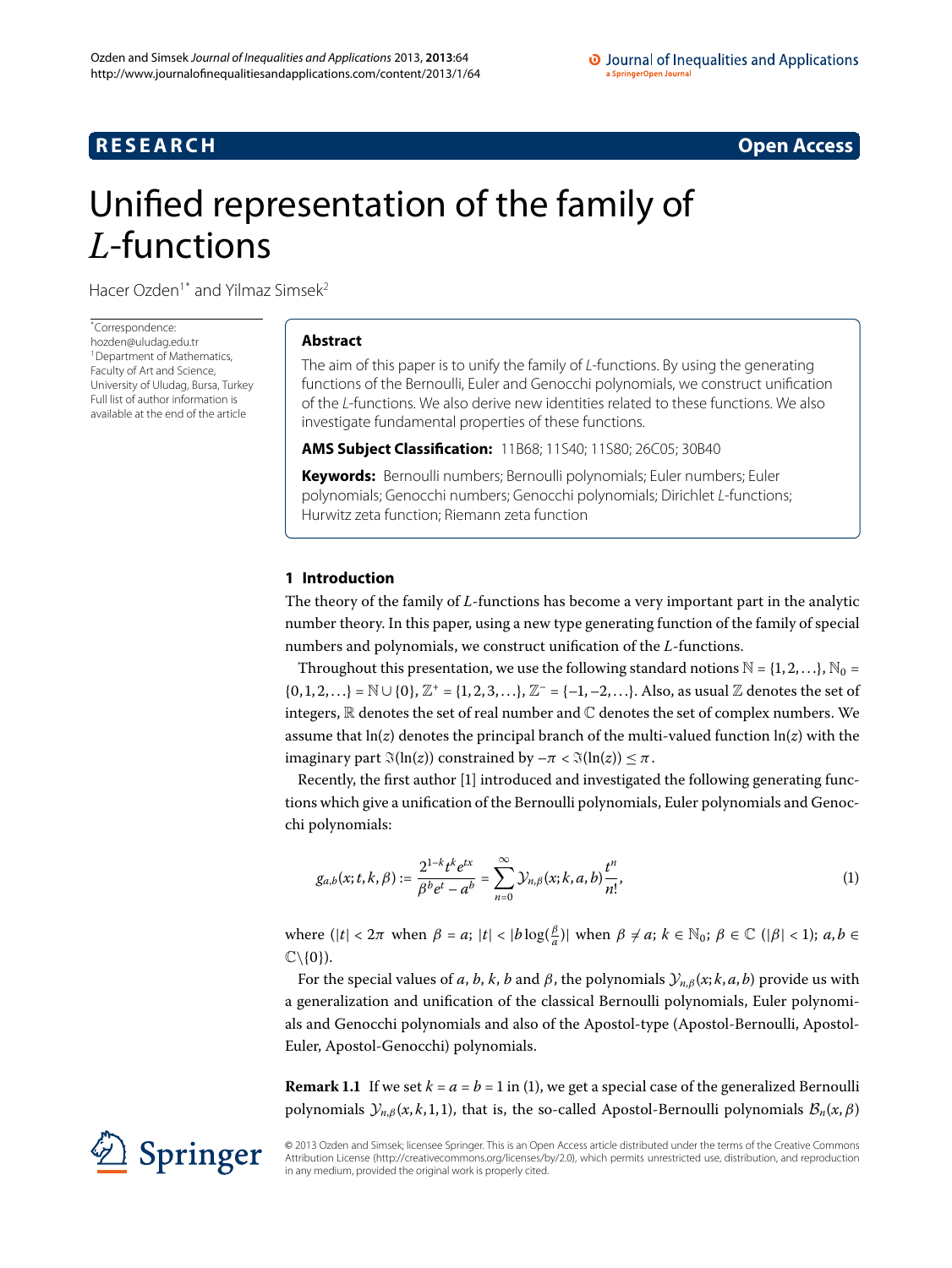generated by

$$
\frac{t}{\beta e^t - 1} e^{xt} = \sum_{n=0}^{\infty} \mathcal{B}_n(x, \beta) \frac{t^n}{n!}
$$

 $(cf. [1-28]).$ 

**Remark 1.2** By substituting  $k + 1 = -a = b = 1$  in [\(](#page-0-1)1), we are led to Apostol-Euler polynomials  $\mathcal{E}_n(x,\beta)$  which are defined by means of the following generating function:

$$
\frac{2}{\beta e^t + 1} e^{xt} = \sum_{n=0}^{\infty} \mathcal{E}_n(x, \beta)
$$

 $(cf. [1-28]).$ 

**Remark 1.3** Setting  $k = -a = b = 1$  into (1[\)](#page-0-1), we get the Apostol-Genocchi polynomials  $\mathcal{G}_n(x,\beta)$  which are defined by means of the following generating function:

$$
\frac{2t}{\beta e^t + 1} e^{xt} = \sum_{n=0}^{\infty} \mathcal{G}_n(x, \beta) \frac{t^n}{n!}
$$

 $(cf. [1-28]).$ 

In terms of a Dirichlet character *χ* of conductor *f* ∈ N, Ozden *et al.* [\[\]](#page-8-4) extended and investigated the generating functions of the generalized Bernoulli, Euler and Genocchi numbers and the generalized Bernoulli, Euler and Genocchi polynomials with parameters *a*, *b*, *β* and *k*. Such *χ*-extended polynomials and *χ*-extended numbers are useful in many areas of mathematics and mathematical physics.

**Definition 1.4** (Ozden *et al.* [16, p.2783]) Let  $\chi$  be a Dirichlet character of conductor *f* ∈ N. Then the aforementioned *χ*-extended generalized Bernoulli-Euler-Genocchi numbers  $\mathcal{Y}_{n,x,\beta}(k, a, b)$  and the aforementioned *χ*-extended generalized Bernoulli-Euler-Genocchi polynomials  $\mathcal{Y}_{n,\chi,\beta}(x; k, a, b)$  are given by the following generating functions:

<span id="page-1-1"></span><span id="page-1-0"></span>
$$
F_{\chi,\beta}(t;k,a,b) = 2^{1-k}t^k \sum_{j=1}^f \frac{\chi(j)(\frac{\beta}{a})^{bj}e^{jt}}{\beta^{bf}e^{ft} - a^{bf}} = \sum_{n=0}^\infty \mathcal{Y}_{n,\chi,\beta}(k,a,b)\frac{t^n}{n!},\tag{2}
$$

where  $(|t| < 2\pi$  when  $\beta = a$ ;  $|t| < |b \log(\frac{\beta}{a})|$  when  $\beta \neq a$ ;  $k \in \mathbb{N}_0$ ;  $\beta \in \mathbb{C}$   $(|\beta| < 1)$ ;  $a, b \in \mathbb{N}_0$  $\mathbb{C}\backslash\{0\}$  and

$$
\mathfrak{H}_{\chi,\beta}(x,t;k,a,b) = F_{\chi,\beta}(t,k;a,b)e^{tx} = \sum_{n=0}^{\infty} \mathcal{Y}_{n,\chi,\beta}(x;k,a,b)\frac{t^n}{n!}
$$
\n(3)

 $(|t| < 2\pi$  when  $\beta = a$ ;  $|t| < |b \log(\frac{\beta}{a})|$  when  $\beta \neq a$ ;  $k \in \mathbb{N}_0$ ;  $\beta \in \mathbb{C}$   $(|\beta| < 1)$ ;  $a, b \in \mathbb{C} \setminus \{0\}$ ).

**Remark 1.5** Substituting  $k = a = b = \beta = 1$  into (2[\)](#page-1-0), we are led immediately to the generating function of the generalized Bernoulli numbers which are defined by means of the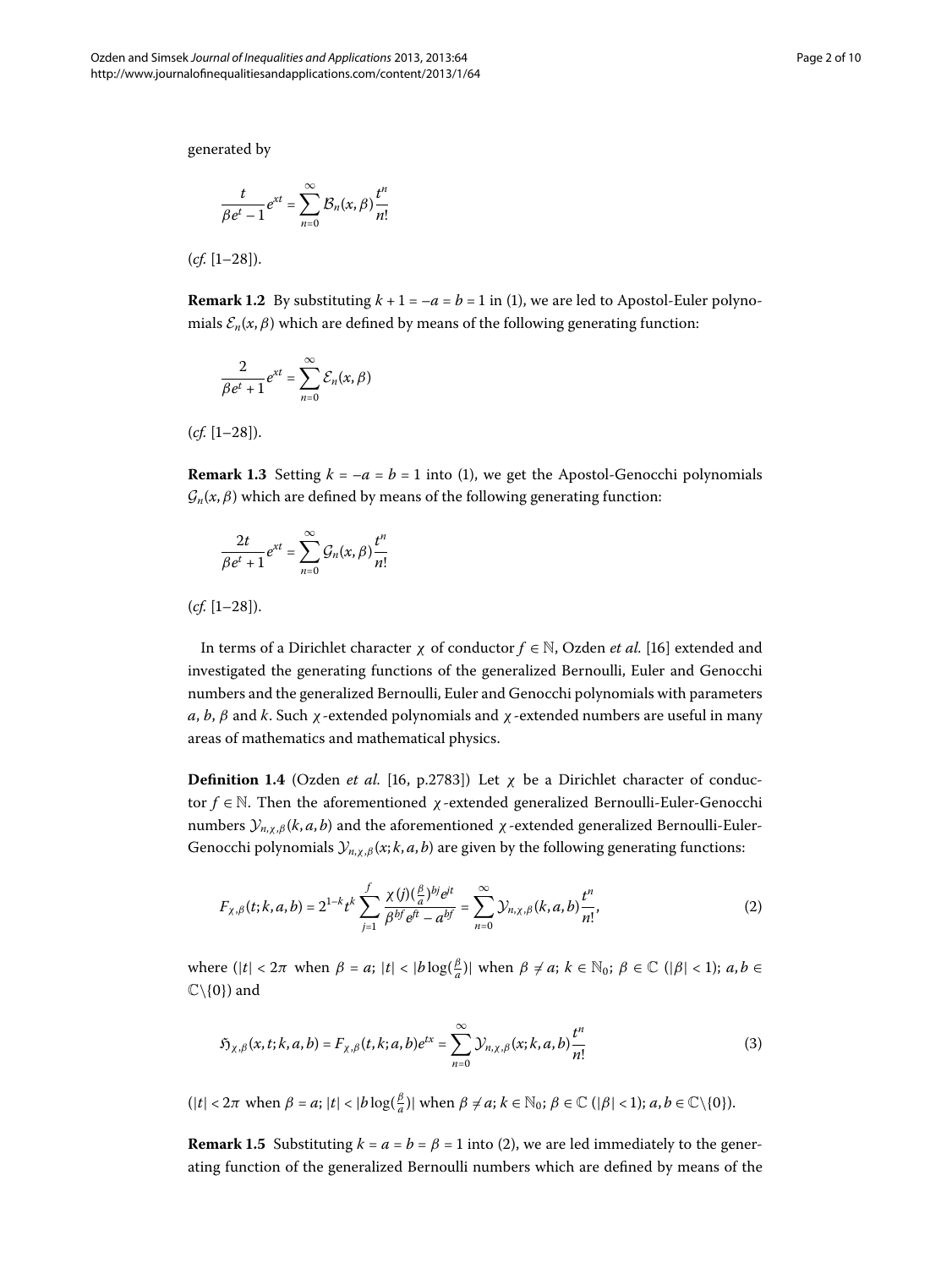following generating function:

<span id="page-2-4"></span>
$$
\sum_{j=1}^{f} \frac{\chi(j)te^{jt}}{e^{ft}-1} = \sum_{n=0}^{\infty} B_{n,\chi} \frac{t^n}{n!}
$$
 (4)

 $(cf. [1-26]).$ 

### **2 Unification of the** *L***-functions**

Our aim in this section is to apply the Mellin transformation to the generating function (3[\)](#page-1-1) of the polynomials  $\mathcal{Y}_{n,\chi,\beta}(x; k, a, b)$  in order to construct a unification of the various members of the family of the *L*-functions and to thereby interpolate  $\mathcal{Y}_{n,\chi,\beta}(x; k, a, b)$  for negative integer values of *n*.

Throughout this section, we assume that  $\beta \in \mathbb{C}$  with  $|\beta|$  < 1 and  $s \in \mathbb{C}$ .

By substituting  $(1)$  $(1)$  into  $(2)$ , we obtain the following functional equation:

<span id="page-2-0"></span>
$$
F_{\chi,\beta}(t;k,a,b) = \frac{1}{f^k} \sum_{j=1}^f \chi(j) \left(\frac{\beta}{a}\right)^{bj} g_{a^f,b} \left(\frac{j}{f},tf;k,\beta^f\right). \tag{5}
$$

By using this functional equation, we arrive at the following theorem.

**Theorem .** *Let χ be a Dirichlet character of conductor f* . *Then we have*

<span id="page-2-1"></span>
$$
\mathcal{Y}_{n,\chi,\beta}(k,a,b) = f^{n-k} \sum_{j=1}^{f} \chi(j) \left(\frac{\beta}{a}\right)^{bj} \mathcal{Y}_{n,\beta}(\frac{j}{f};k,a^f,b).
$$
 (6)

By using  $(5)$  $(5)$ , we modify  $(3)$  as follows:

<span id="page-2-3"></span>
$$
\mathfrak{H}_{\chi,\beta}(x,t;k,a,b) = \frac{1}{f^k} \sum_{j=1}^f \chi(j) \left(\frac{\beta}{a}\right)^{bj} g_{a^f,b} \left(\frac{j+x}{f},tf;k,\beta^f\right). \tag{7}
$$

By using (7), we derive the following result.

**Corollary 2.2** *Let*  $\chi$  *be a Dirichlet character of conductor*  $f \in \mathbb{N}$ *. Then we have* 

<span id="page-2-2"></span>
$$
\mathcal{Y}_{n,\chi,\beta}(x;k,a,b) = f^{n-k} \sum_{j=1}^{f} \chi(j) \left(\frac{\beta}{a}\right)^{bj} \mathcal{Y}_{n,\beta} \left(\frac{j+x}{f};k,a^f,b\right). \tag{8}
$$

By applying the Mellin transformation to the generating function (1[\)](#page-0-1), Ozden et al.  $[16, p.2784]$  $[16, p.2784]$  $[16, p.2784]$  Equation  $(4.1)$ ] gave an integral representation of the unified zeta function *ζβ* (*s*, *x*; *k*, *a*, *b*):

$$
\zeta_{\beta}(s,x;k,a,b)=\frac{1}{\Gamma(s)}\int_0^{\infty}t^{s-k-1}g_{a,b}(x;-t;k,\beta)\,dt\quad\big(\min\big\{\Re(s),\Re(x)\big\}>0\big),\tag{9}
$$

where the additional constraint  $\Re(x) > 0$  is required for the convergence of the infinite integral, which is given in (9[\)](#page-2-2), at its upper terminal. By making use of the above integral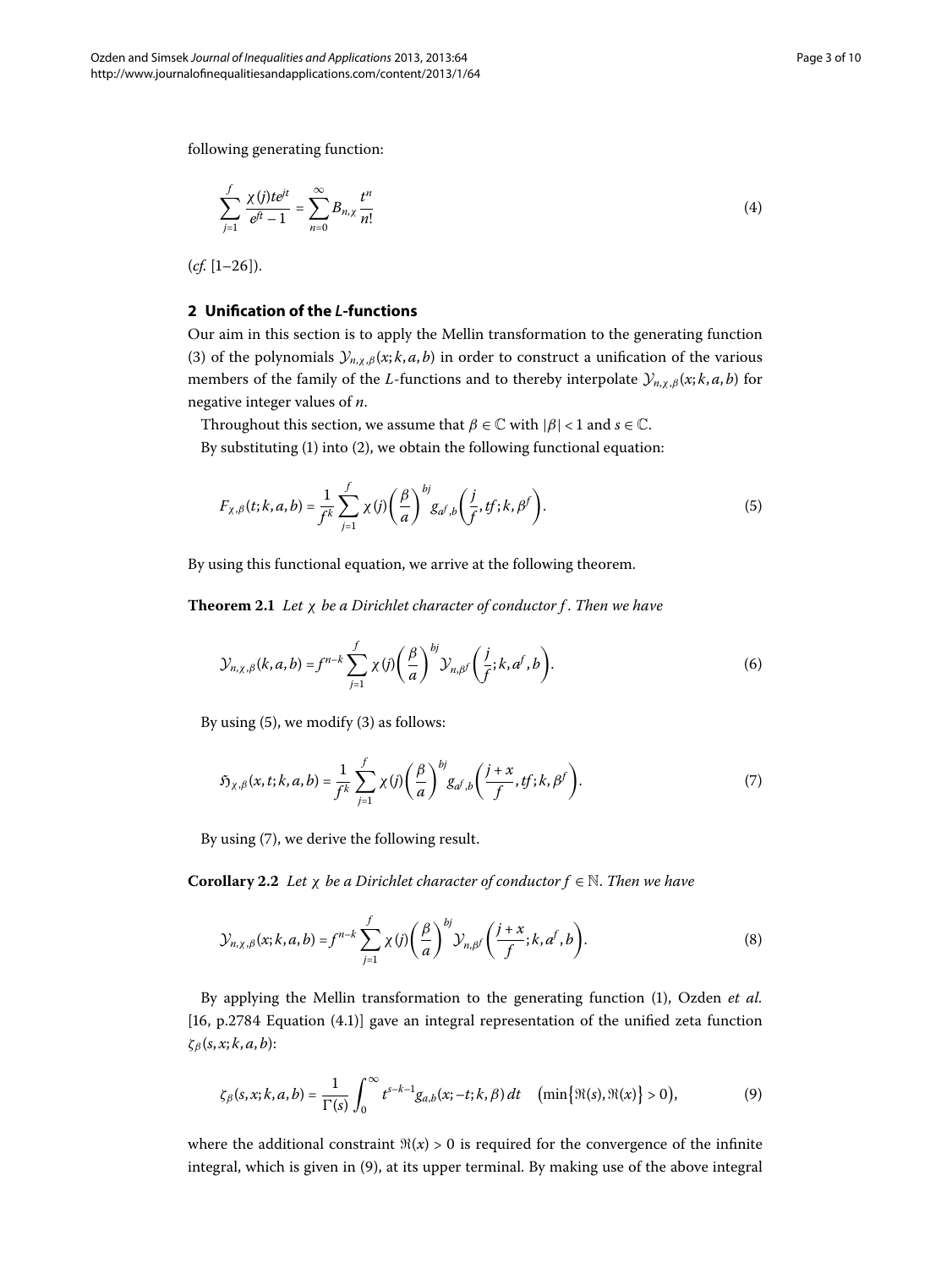representation[,](#page-8-4) Ozden *et al.* [16, p.2784 Equation (4.1)] defined the unified zeta function  $\zeta_{\beta}(s, x; k, a, b)$  as follows:

<span id="page-3-1"></span>
$$
\zeta_{\beta}(s,x;k,a,b)=\left(-\frac{1}{2}\right)^{k-1}\sum_{m=0}^{\infty}\frac{\beta^{bm}}{a^{b(m+1)}(m+x)^s}\quad\big(\beta\in\mathbb{C}\big(|\beta|<1\big);s\in\mathbb{C}\big(\Re(s)>1\big)\big). \quad(10)
$$

<span id="page-3-0"></span>By applying the Mellin transformation to the generating function  $(7)$  $(7)$ , we have the following integral representation of the unified two-variable *L*-functions *L<sup>χ</sup>*,*<sup>β</sup>* (*s*, *x*; *k*, *a*, *b*):

<span id="page-3-2"></span>
$$
L_{\chi,\beta}(s,x;k,a,b) = \sum_{j=1}^{f} \frac{\chi(j)\left(\frac{\beta}{a}\right)^{bj}}{f^k \Gamma(s)} \int_0^\infty t^{s-k-1} g_{a^f,b} \left(\frac{j+x}{f}, -tf;k,\beta^f\right) dt
$$
  
\n
$$
\left(\min\left\{\Re(s), \Re(x)\right\} > 0\right)
$$
\n(11)

in terms of the generating function  $\mathfrak{H}_{\chi,\beta}(x,t;k;a,b)$  defined in (7). By substituting (9) into  $( 11)$ , we obtain

<span id="page-3-3"></span>
$$
L_{\chi,\beta}(s,x;k,a,b) = \frac{1}{f^{k+s}} \sum_{j=1}^{f} \chi(j) \left(\frac{\beta}{a}\right)^{bj} \zeta_{\beta} f\left(s,\frac{j+x}{f};k,a^f,b\right)
$$
(12)

where  $(\beta \in \mathbb{C} \mid |\beta| < 1); s \in \mathbb{C} \text{ } (\Re(s) > 1).$ 

Consequently, by making use of  $(10)$  $(10)$  and  $(12)$ , we are ready to define a two-variable unification of the Dirichlet-type *L*-functions  $L_{\chi,\beta}(s,x;k,a,b)$  as follows.

**Definition 2.3** Let *χ* be a Dirichlet character of conductor  $f \in \mathbb{N}$ . For  $s, \beta \in \mathbb{C}$  ( $|\beta| < 1$ ), we define a two-variable unified *L*-function  $L_{\chi,\beta}(s,x;k,a,b)$  by

$$
L_{\chi,\beta}(s,x;k,a,b) = f^{-k} \left(-\frac{1}{2}\right)^{k-1} \sum_{m=0}^{\infty} \frac{\beta^{bm}\chi(m)}{a^{b(m+f)}(m+x)^s} \quad (\beta \in \mathbb{C} \left( |\beta| < 1 \right); \Re(s) > 1).
$$
 (13)

**Remark 2.4** If we substitute  $x = 1$  into (13), we get the unified *L*-function

$$
L_{\chi,\beta}(s;k,a,b) := L_{\chi,\beta}(s,1;k,a,b)
$$

by

$$
L_{\chi,\beta}(s;k,a,b) = f^{-k} \left(-\frac{1}{2}\right)^{k-1} \sum_{m=1}^{\infty} \frac{\beta^{bm}\chi(m)}{a^{b(m+f)}m^s},
$$

where  $(\Re(s) > 1, \beta \in \mathbb{C} \mid |\beta| < 1)$ ).

**Remark 2.5** Upon substituting  $k = a = b = 1$  and  $\beta = \frac{\xi}{u}$  into (13), we arrive at the interpolation function for twisted generalized Eulerian numbers and polynomials, which is given as follows:

$$
l_1\left(\frac{u}{\xi},s,\chi\right)=L_{\chi,\frac{\xi}{u}}(s,x;1,1,1),
$$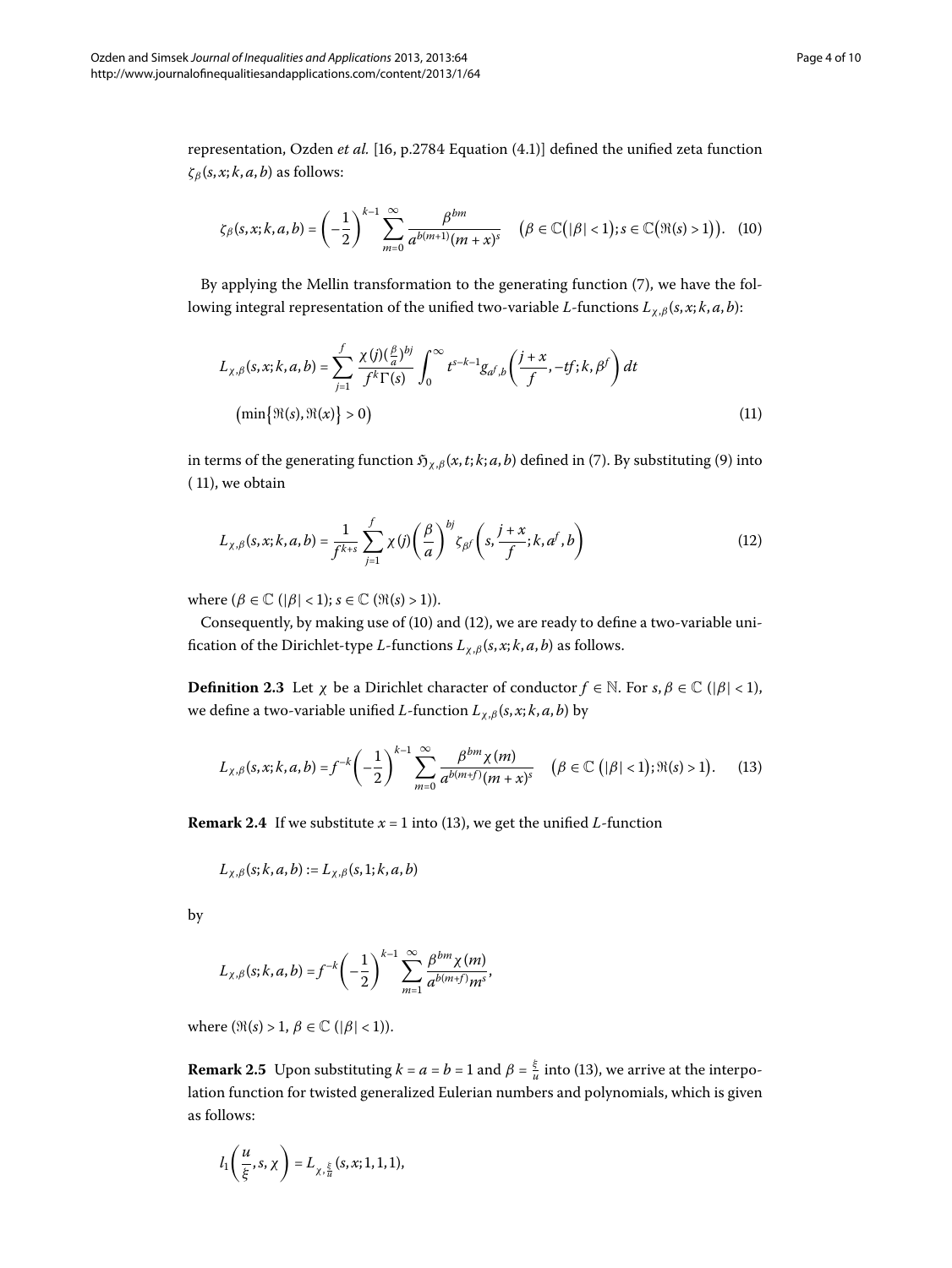where, for a positive integer  $r$ ,  $\xi$  is the  $r$ th root of 1.

$$
l_1\left(\frac{u}{\xi},s;\chi\right)=\sum_{m=0}^{\infty}\left(\frac{\xi}{u}\right)^m\frac{\chi(m)}{(m+x)^s}
$$

 $(cf. [18])$  $(cf. [18])$  $(cf. [18])$ .

**Remark 2.6** Substituting  $x = 1$  into [\(](#page-3-3)13), we get a unification of the *L*-functions

$$
L_{\chi,\beta}(s,1;k,a,b)=L_{\chi,\beta}(s;k,a,b).
$$

Substituting  $\chi \equiv 1$  into (13[\)](#page-3-3), we get a unification  $\zeta_\beta(s, x; k, a, b)$  of the Hurwitz-type zeta function which is given in [\(](#page-3-1)10). We also note that both the Hurwitz (or generalized) zeta function

$$
\zeta(s,x) = \zeta_1(s,x;1,1,1) = \sum_{n=0}^{\infty} \frac{1}{(n+x)^s}
$$

 $(cf. [27, 28])$  $(cf. [27, 28])$  $(cf. [27, 28])$  and the Riemann zeta function

<span id="page-4-1"></span>
$$
\zeta(s) = \zeta_1(s,1;1,1,1) = \sum_{n=1}^{\infty} \frac{1}{n^s}
$$

are obvious special cases of the unified zeta function *ζβ* (*s*, *x*; *k*, *a*, *b*) (*cf.* [[,](#page-8-4) [,](#page-8-7) ]). *The relationship between the unified zeta function and the Hurwitz-Lerch zeta function* (*z*,*s*, *a*) *was given by Ozden et al.* [16]:

$$
\zeta_{\beta}(s,x;k,a,b) := \left(-\frac{1}{2}\right)^{k-1} a^{-b} \Phi\left(\frac{\beta^b}{a^b},s,x\right),\tag{14}
$$

where *the Hurwitz-Lerch zeta function is defined by*

$$
\Phi(z,s,x)=\sum_{n=0}^{\infty}\frac{z^n}{(n+x)^s},
$$

which converges for  $(x \in \mathbb{C} \setminus \mathbb{Z}_0^-, s \in \mathbb{C}$  when  $|z| < 1$ ;  $\Re(s) > 1$  when  $|z| = 1$ ), where as usual

<span id="page-4-0"></span>
$$
\mathbb{Z}^-_0=\mathbb{Z}^-\cup\{0\}
$$

 $(cf. [27, 28]).$  $(cf. [27, 28]).$  $(cf. [27, 28]).$ 

A relationship between the functions  $L_{\chi,\beta}(s,x;k,a,b)$  and  $\zeta_{\beta}(s,x;k,a,b)$  is provided by the next theorem.

**Theorem 2.7** *Let*  $s \in \mathbb{C}$ *. Let*  $\chi$  *be a Dirichlet character of conductor*  $f \in \mathbb{N}$ *. Then we have* 

$$
L_{\chi,\beta}(s,x;k,a,b) = f^{-s-k} \sum_{j=1}^{f} \left(\frac{\beta}{a}\right)^{jb} \chi(j) \zeta_{\beta} f\left(s,\frac{j+x}{f};k,a^f,b\right). \tag{15}
$$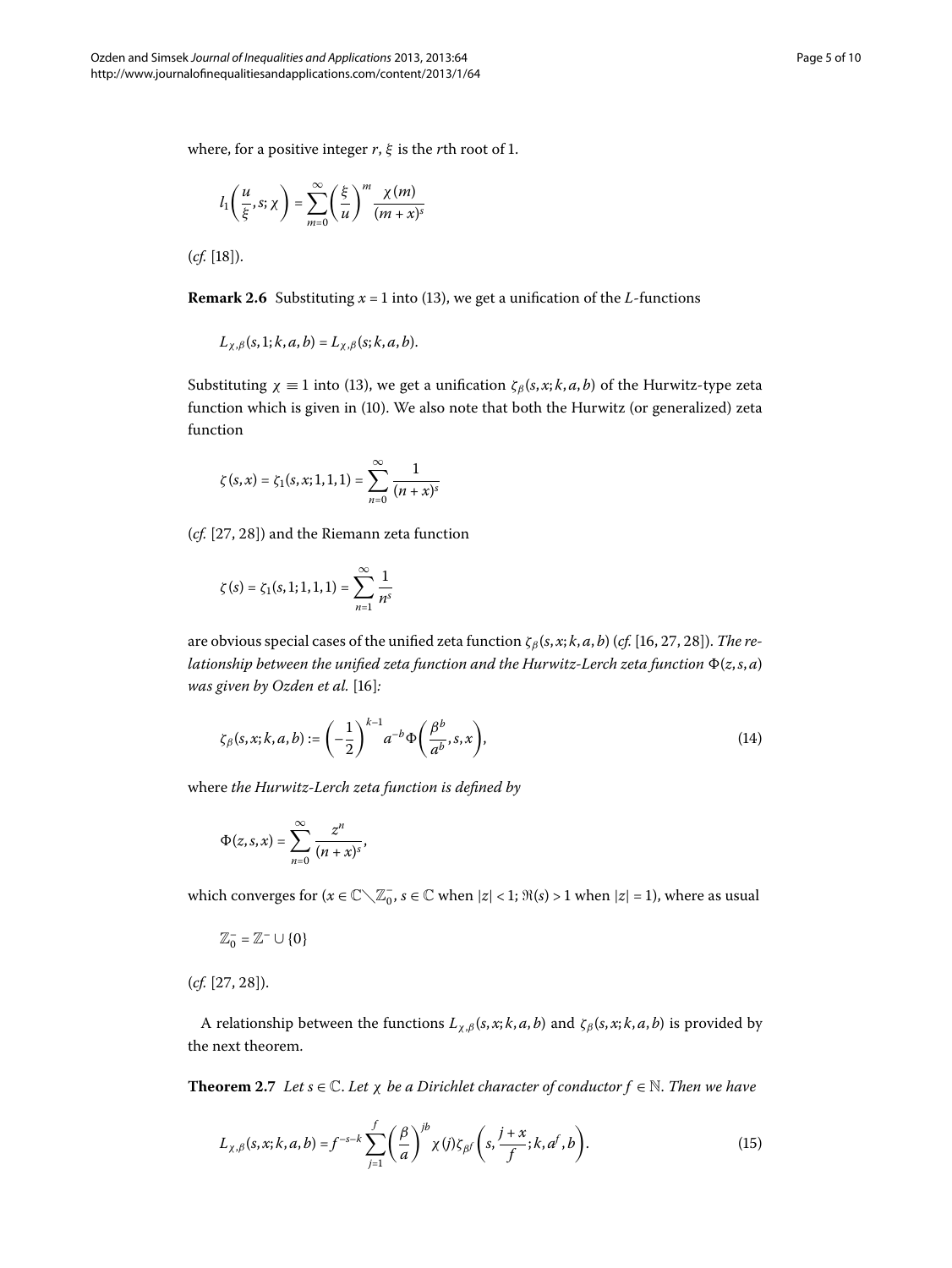*Proof* Substituting  $m = nf + j$ ,  $j = 1, 2, ..., f$ ,  $n = 0, ..., \infty$  into [\(](#page-3-3)13), we obtain

$$
L_{\chi,\beta}(s,x;k,a,b) = \left(-\frac{1}{2}\right)^{k-1} f^{-s-k} \sum_{j=1}^f \left(\frac{\beta}{a}\right)^{jb} \chi(j) \sum_{n=0}^\infty \frac{\beta^{bnf}}{a^{bnf} (n+\frac{j+x}{f})^s}.
$$

After some algebraic manipulations, we arrive at the desired result.

**Remark 2.8** Substituting  $a = b = k = 1$  into (13[\)](#page-3-3), we have

$$
L_{\chi,\beta}(s,x;1,1,1)=\sum_{m=0}^{\infty}\frac{\beta^m\chi(m)}{(m+x)^s}\quad \big(\Re(s)>1,\beta\in\mathbb{C}\big(|\beta|<1\big)\big)
$$

which interpolates the Apostol-Bernoulli polynomials attached to the Dirichlet character, which are given by means of the following generating functions:

$$
\sum_{j=1}^f \frac{\chi(j)t\beta^j e^{t(j+x)}}{\beta^f e^{tf}-1}=\sum_{n=0}^\infty \mathcal{B}_{n,\chi}(x,\beta)\frac{t^n}{n!}.
$$

Let *f* be an odd integer. If we set  $a = -1$  and  $k = 0$  into [\(](#page-3-3)13), then we have

$$
L_{\chi,\beta}(s,x;1,-1,1) = 2 \sum_{m=1}^{\infty} (-1)^m \frac{\chi(m)\beta^m}{(m+x)^s} \quad (\Re(s) > 1, \beta \in \mathbb{C}(|\beta| < 1)),
$$

which interpolate the Apostol-Euler polynomials attached to the Dirichlet character, which are defined by the following generating functions:

$$
\sum_{j=1}^{f} \frac{2\chi(j)\beta^{j}e^{t(j+x)}}{\beta^{f}e^{tf}+1} = \sum_{n=0}^{\infty} \mathcal{E}_{n,\chi}(x,\beta)\frac{t^{n}}{n!}
$$

 $(cf. [1-29]).$ 

By using  $(15)$  $(15)$  and  $(14)$ , we arrive at the following result.

**Corollary 2.9** Let  $s \in \mathbb{C}$ . Let  $\chi$  be a Dirichlet character of conductor  $f \in \mathbb{N}$ . Then we have

<span id="page-5-0"></span>
$$
L_{\chi,\beta}(s,x;k,a,b) = \left(-\frac{1}{2}\right)^{k-1} a^{-fb} f^{-s-k} \sum_{j=1}^f \left(\frac{\beta}{a}\right)^{jb} \chi(j) \Phi\left(\frac{\beta^{fb}}{a^{fb}},s,\frac{j+x}{f}\right).
$$

**Theorem .** *Let χ be a Dirichlet character of conductor f* . *Let n be a positive integer*. *Then we have*

$$
L_{\chi,\beta}(1-n,x;k,a,b) = \frac{(-1)^k}{f} \frac{(n-1)!}{(n+k-1)!} \mathcal{Y}_{n+k-1,\chi,\beta}(x;k,a,b). \tag{16}
$$

*Proof* By substituting  $s = 1 - n$  into (15), we get

$$
L_{\chi,\beta}(1-n,x;k,a,b)=f^{n-1-k}\sum_{j=1}^f\left(\frac{\beta}{a}\right)^{jb}\chi(j)\zeta_{\beta}f\left(1-n,\frac{j+x}{f};k,a^f,b\right).
$$

 $\Box$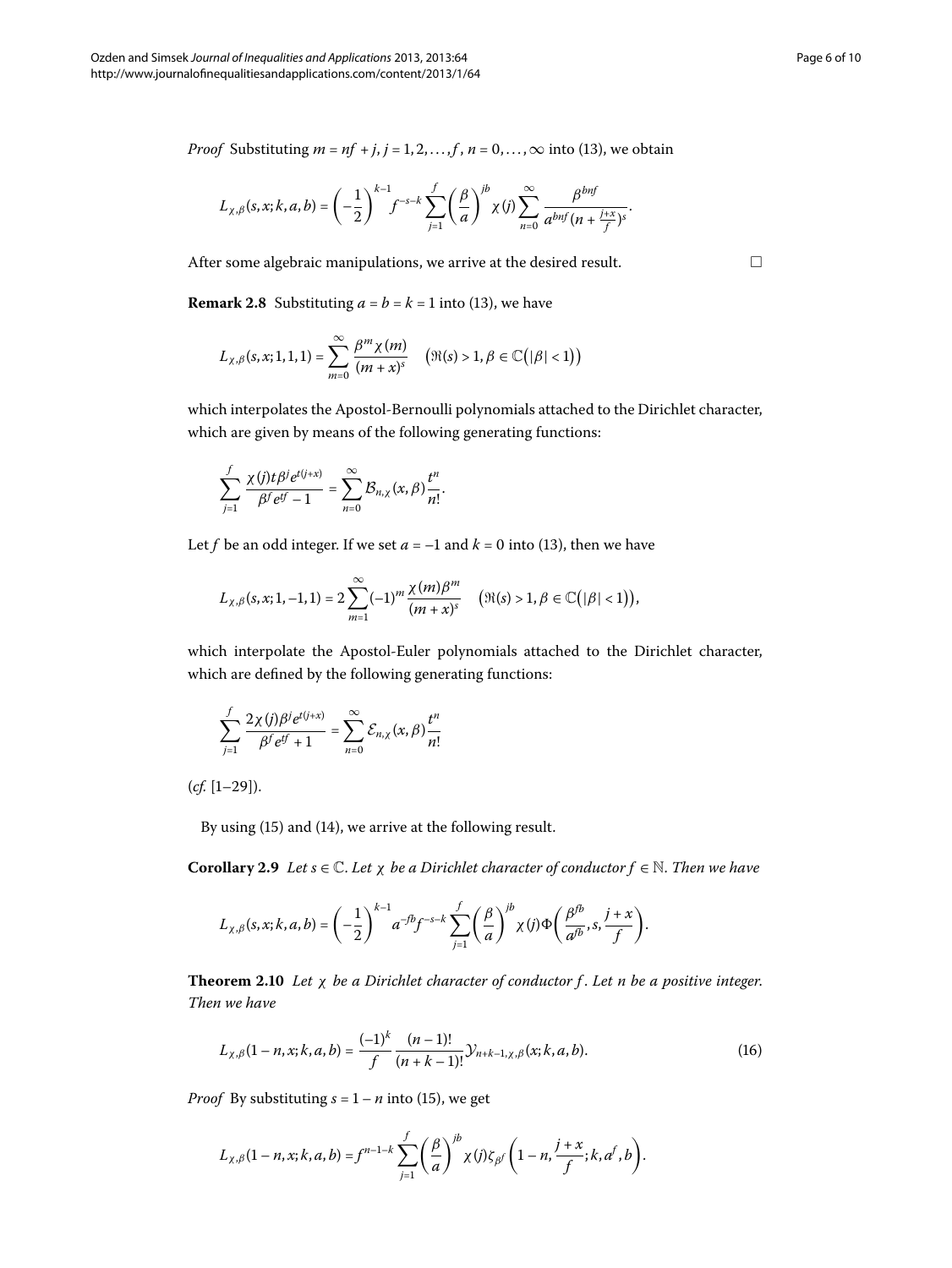$\Box$ 

By using Theorem 7 in [\[](#page-8-4)16], we get

$$
L_{\chi,\beta}(1-n,x;k,a,b)
$$
  
=  $(-1)^k \frac{(n-1)!}{(n+k-1)!} f^{n-1-k} \sum_{j=1}^f \left(\frac{\beta}{a}\right)^{jb} \chi(j) \mathcal{Y}_{n+k-1,\beta}\left(\frac{j+x}{f};k,a,b\right).$ 

By substituting [\(](#page-2-3)8) into the above, we arrive at the desired result.

**Remark 2.11** The two-variable Dirichlet *L*-function and the Dirichlet *L*-function are obvious special cases of the unified Dirichlet-type *L*-functions *L<sup>χ</sup>*,*<sup>β</sup>* (*s*, *x*; *k*, *a*, *b*) defined by (13[\)](#page-3-3). We thus have (*cf.* [13[\]](#page-8-9))

$$
L(s,x;\chi)=\sum_{m=0}^{\infty}\frac{\chi(m)}{(m+x)^s}
$$

and

$$
L(s; \chi) = \sum_{m=1}^{\infty} \frac{\chi(m)}{m^s},
$$

where  $\Re(s) > 1$ . By analytic continuation, this function can be extended to a meromorphic function on the whole complex plane. We have

$$
L(1-n; \chi) = -\frac{B_{n,\chi}}{n},
$$

where  $n \in \mathbb{Z}^+$  and  $B_{n,\chi}$ , the usual generalized Bernoulli number, is defined by (4). The Dirichlet *L*-function is used to prove the theorem on primes in arithmetic progressions. Dirichlet shows that  $L(s; \chi)$  is non-zero at  $s = 1$ . Furthermore, if  $\chi$  is a principal character, then the corresponding Dirichlet *L*-function has a simple pole at  $s = 1$  (*cf.* [6[,](#page-8-13) 7, 9, 18, 24, 27[,](#page-8-7) 28, 30, 31[\]](#page-8-15)).

#### **3 Applications**

In this section, by using [\(](#page-5-0)16) and the following formula, which was proved by Ozden et al.  $[16,$  $[16,$  Theorem 5, Equation  $(3.10)]$ 

<span id="page-6-0"></span>
$$
\mathcal{Y}_{n,\chi,\beta}(x;k,a,b) = \sum_{j=0}^{n} \binom{n}{j} x^{n-j} \mathcal{Y}_{j,\chi,\beta}(k,a,b),\tag{17}
$$

we construct a meromorphic function involving a unified family of *L*-functions. Therefore, using  $(16)$  and  $(17)$ ,

$$
L_{\chi,\beta}(1-n,x;k,a,b)=\frac{x^{n+k-1}}{f\prod_{l=0}^{k-1}(n+l)}\sum_{j=0}^{n+k-1}\binom{n+k-1}{j}\frac{1}{x^j}\mathcal{Y}_{j+k-1,\chi,\beta}(k,a,b).
$$

From the above equation, we arrive at the following theorem.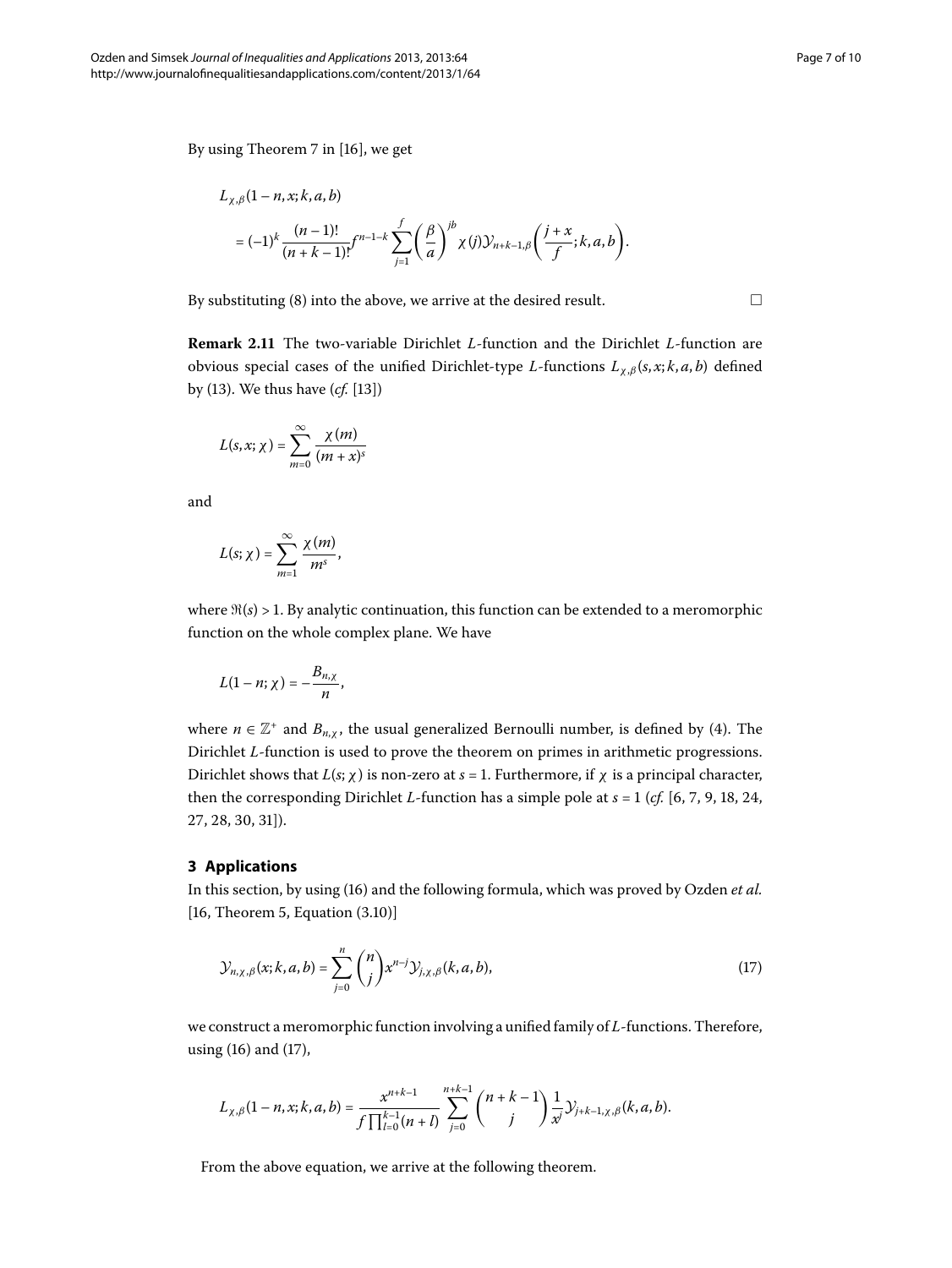**Theorem 3.1** Let  $x \neq 0$ . Let  $\chi$  be a Dirichlet character of conductor f. Then we have

$$
L_{\chi,\beta}(s,x;k,a,b)=\frac{x^{k-s}}{\int\prod_{l=0}^{k-1}(s-1-l)}\sum_{j=0}^{\infty}\binom{k-s}{j}\frac{1}{x}\mathcal{Y}_{j+k-1,\chi,\beta}(k,a,b).
$$

The function  $L_{\chi,\beta}(s,x;k,a,b)$  is an analytic function at  $s = 0$ . We now compute the value of this function at this point as follows:

$$
L_{\chi,\beta}(0,x;k,a,b)=\frac{x^k}{(-1)^k f \prod_{l=0}^{k-1} (1+l)} \sum_{j=0}^k \binom{k}{j} \frac{1}{x^j} \mathcal{Y}_{j+k-1,\chi,\beta}(k,a,b).
$$

The function  $L_{\chi,\beta}(s,x;k,a,b)$  is a meromorphic function. This function has simple poles which are

$$
s=1,2,3,\ldots,k.
$$

The residues of this function at the simple poles at  $s = 1$  and  $s = k$  are given, respectively, as follows:

$$
\text{Res}_{s=1}\big\{L_{\chi,\beta}(s,x;k,a,b)\big\}=\frac{x^{k-1}}{f(-1)^k\prod_{l=0}^{k-1}(2+l)}\sum_{j=0}^{k-1}\binom{k-1}{j}\frac{1}{x^j}\mathcal{Y}_{j+k-1,\chi,\beta}(k,a,b)
$$

and

$$
\text{Res}_{s=k}\big\{L_{\chi,\beta}(s,x;k,a,b)\big\}=\frac{\mathcal{Y}_{k-1,\chi,\beta}(k,a,b)}{\int \prod_{l=0}^{k-2}(k-1-l)}.
$$

 ${\bf Remark~3.2}$   $\,$  Simsek (*cf.*  $[20, 21]$ ) defined a twisted two-variable  $L$ -function  $L_{\xi,q}^{(h)}(s,x;\chi)$  as follows:

$$
L_{\xi,q}^{(h)}(s,x;\chi)=\sum_{m=0}^{\infty}\frac{\chi(m)\phi_{\xi}(m)q^{hm}}{(x+m)^s}-\frac{\log q^h}{s-1}\sum_{m=0}^{\infty}\frac{\chi(m)\phi_{\xi}(m)q^{hm}}{(x+m)^{s-1}},
$$

where  $q \in \mathbb{C}$  (| $q$ | < 1);  $\xi^r$  = 1 ( $r \in \mathbb{Z}$ );  $\xi \neq 1.$  Observe that if  $\xi$  = 1, then  $L_{\xi, q}^{(h)}(s, x; \chi)$  is reduced to the work of Kim [9[\]](#page-8-12).

Relationship between the function  $L_{\chi,\beta}(s,x;k,a,b)$  and  $L_{\xi,q}^{(h)}(s,x;\chi)$  is given as the following result.

**Corollary .** *Let χ be a Dirichlet character of conductor f* . *Then we have*

$$
L_{1,\frac{\beta b}{a^{b}}}^{(b)}(s,x;\chi) = (-2)^{k} a^{bf} f^{k}\bigg(L_{\chi,\beta}(s,x;k,a,b) - \frac{\log q^{h}}{s-1}L_{\chi,\beta}(s-1,x;k,a,b)\bigg).
$$

We conclude our present investigation by remarking that the existing literature contains several interesting generalizations and extensions of the Hurwitz-Lerch zeta function (*z*,*s*, *a*), Hurwitz zeta function *ζ* (*s*, *x*) and *L*-function (*cf.* [[–](#page-8-2)]); see also the references cited in each of these earlier works.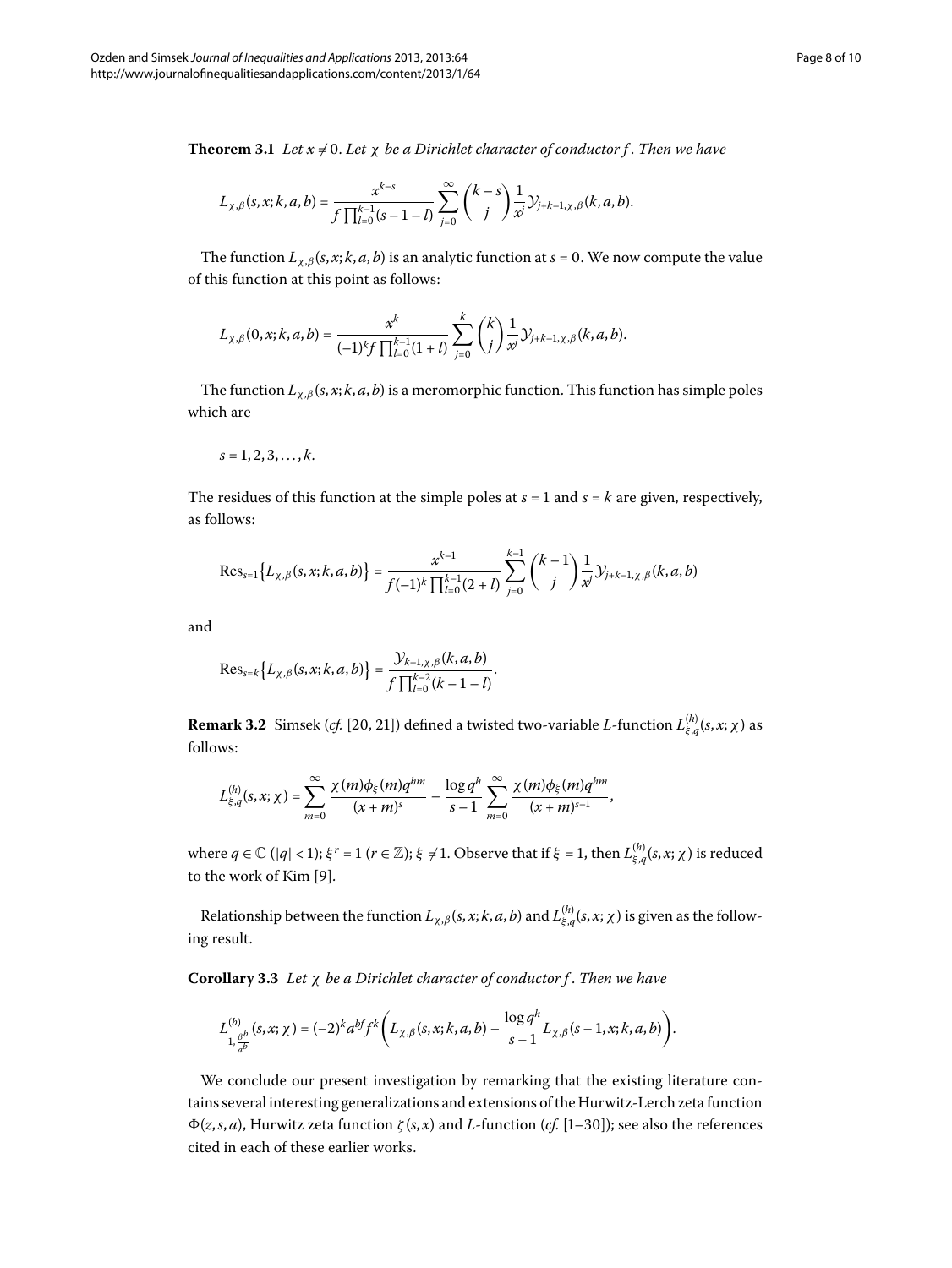#### <span id="page-8-1"></span><span id="page-8-0"></span>**Competing interests**

The authors declare that they have no competing interests.

#### **Authors' contributions**

Both authors completed the paper together. Both authors read and approved the final manuscript.

#### **Author details**

<sup>1</sup>Department of Mathematics, Faculty of Art and Science, University of Uludag, Bursa, Turkey. <sup>2</sup>Department of Mathematics, Faculty of Science, Akdeniz University, Campus, Antalya, 07058, Turkey.

#### <span id="page-8-2"></span>**Acknowledgements**

Dedicated to Professor Hari M Srivastava.

Both authors are partially supported by Research Project Offices Akdeniz Universities and the Commission of Scientific Research Projects of Uludag University Project number UAP(F) 2011/38 and 2012/16. We would like to thank referees for their valuable comments.

#### Received: 5 December 2012 Accepted: 4 February 2013 Published: 21 February 2013

#### <span id="page-8-10"></span>**References**

- 1. Ozden, H: Unification of generating function of the Bernoulli, Euler and Genocchi numbers and polynomials. AIP Conf. Proc. 1281, 1125-1128 (2010)
- <span id="page-8-11"></span>2. Choi, J, Srivastava, HM: Some applications of the gamma and polygamma functions involving convolutions of the Rayleigh functions, multiple Euler sums and log-sine integrals. Math. Nachr. 282, 1709-1723 (2009)
- 3. Choi, J, Jang, DS, Srivastava, HM: A generalization of the Hurwitz-Lerch zeta function. Integral Transforms Spec. Funct. 19, 65-79 (2008)
- <span id="page-8-12"></span>4. Garg, M, Jain, K, Srivastava, HM: Some relationships between the generalized Apostol-Bernoulli polynomials and Hurwitz-Lerch zeta functions. Integral Transforms Spec. Funct. 17, 803-815 (2006)
- 5. Karande, BK, Thakare, NK: On the unification of Bernoulli and Bernoulli polynomials. Indian J. Pure Appl. Math. 6, 98-107 (1975)
- <span id="page-8-9"></span>6. Kim, YH, Kim, W, Jang, LC: On the q-extension of Apostol-Euler numbers and polynomials. Abstr. Appl. Anal. 2008, Article ID 296159 (2008)
- 7. Kim, T, Rim, SH, Simsek, Y, Kim, D: On the analogs of Bernoulli and Euler numbers, related identities and zeta and L-functions. J. Korean Math. Soc. 45, 435-453 (2008)
- 8. Kim, T: A new approach to q-zeta function. Adv. Stud. Contemp. Math. 11, 157-162 (2005)
- <span id="page-8-4"></span>9. Kim, T: A new approach to p-adic q-L-function. Adv. Stud. Contemp. Math. 12, 61-72 (2006)
- 10. Kim, T: On p-adic q-L-functions and sums of powers. Discrete Math. 252, 179-187 (2002)
- 11. Kim, T: On p-adic q-L-functions and sums of powers. Discrete Math. 252, 179-187 (2002)
- <span id="page-8-6"></span>12. Kim, T: Multiple p-adic L-function. Russ. J. Math. Phys. 13, 151-157 (2006)
- 13. Kim, T, Rim, SH: A note on two variable Dirichlet L-function. Adv. Stud. Contemp. Math. 10, 1-7 (2005)
- 14. Luo, QM, Srivastava, HM: Some generalizations of the Apostol-Bernoulli and Apostol-Euler polynomials. J. Math. Anal. Appl. 308, 290-302 (2005)
- <span id="page-8-17"></span><span id="page-8-16"></span>15. Ozden, H, Simsek, Y: A new extension of q-Euler numbers and polynomials related to their interpolation functions. Appl. Math. Lett. 21, 934-939 (2008)
- 16. Ozden, H, Simsek, Y, Srivastava, HM: A unified presentation of the generating functions of the generalized Bernoulli, Euler and Genocchi polynomials. Comput. Math. Appl. 60, 2779-2787 (2010)
- 17. Ráducanu, D, Srivastava, HM: A new class of analytic functions defined by means of a convolution operator involving the Hurwitz-Lerch zeta function. Integral Transforms Spec. Funct. 18, 933-943 (2007)
- 18. Simsek, Y: q-analogue of the twisted l-series and q-twisted Euler numbers. J. Number Theory 110, 267-278 (2005)
- <span id="page-8-13"></span>19. Simsek, Y: Theorems on twisted L-functions and twisted Bernoulli numbers. Adv. Stud. Contemp. Math. 11, 205-218 (2005)
- 20. Simsek, Y: Twisted (h, q)-Bernoulli numbers and polynomials related to twisted (h, q)-zeta function and L-function. J. Math. Anal. Appl. 324, 790-804 (2006)
- <span id="page-8-5"></span>21. Simsek, Y: Twisted p-adic (h, q)-L-functions. Comput. Math. Appl. 59, 2097-2110 (2010)
- <span id="page-8-7"></span>22. Simsek, Y, Srivastava, HM: A family of p-adic twisted interpolation functions associated with the modified Bernoulli numbers. Appl. Math. Comput. 216, 2976-2987 (2010)
- <span id="page-8-8"></span><span id="page-8-3"></span>23. Srivastava, HM, Ozden, H, Cangul, IN, Simsek, Y: A unified presentation of certain meromorphic functions related to the families of the partial zeta type functions and the L-functions. Appl. Math. Comput. 219, 3903-3913 (2012)
- <span id="page-8-14"></span>24. Srivastava, HM, Kim, T, Simsek, Y: q-Bernoulli numbers and polynomials associated with multiple q-zeta functions and basic L-series. Russ. J. Math. Phys. 12, 241-268 (2005)
- <span id="page-8-15"></span>25. Srivastava, HM, Garg, M, Choudhary, S: A new generalization of the Bernoulli and related polynomials. Russ. J. Math. Phys. 17, 251-261 (2010)
- 26. Srivastava, HM, Garg, M, Choudhary, S: Some new families of generalized Euler and Genocchi polynomials. Taiwan. J. Math. 15, 283-305 (2011)
- 27. Srivastava, HM, Choi, J: Series Associated with the Zeta and Related Functions. Kluwer Academic, Dordrecht (2001)
- 28. Srivastava, HM, Choi, J: Zeta and q-Zeta Functions and Associated Series and Integrals. Elsevier, Amsterdam (2012)
- 29. Apostol, TM: On the Lerch zeta function. Pac. J. Math. 1, 161-167 (1951)
- 30. Whittaker, ET, Watson, GN: A Course of Modern Analysis. An Introduction to the General Theory Infinite Processes and of Analytic Functions: With an Account of the Principal Transcendental Functions, 4th edn. Cambridge University Press, Cambridge (1962)
- 31. Yildirim, CY: Zeros of derivatives of Dirichlet L-function. Turk. J. Math. 20, 521-534 (1996)